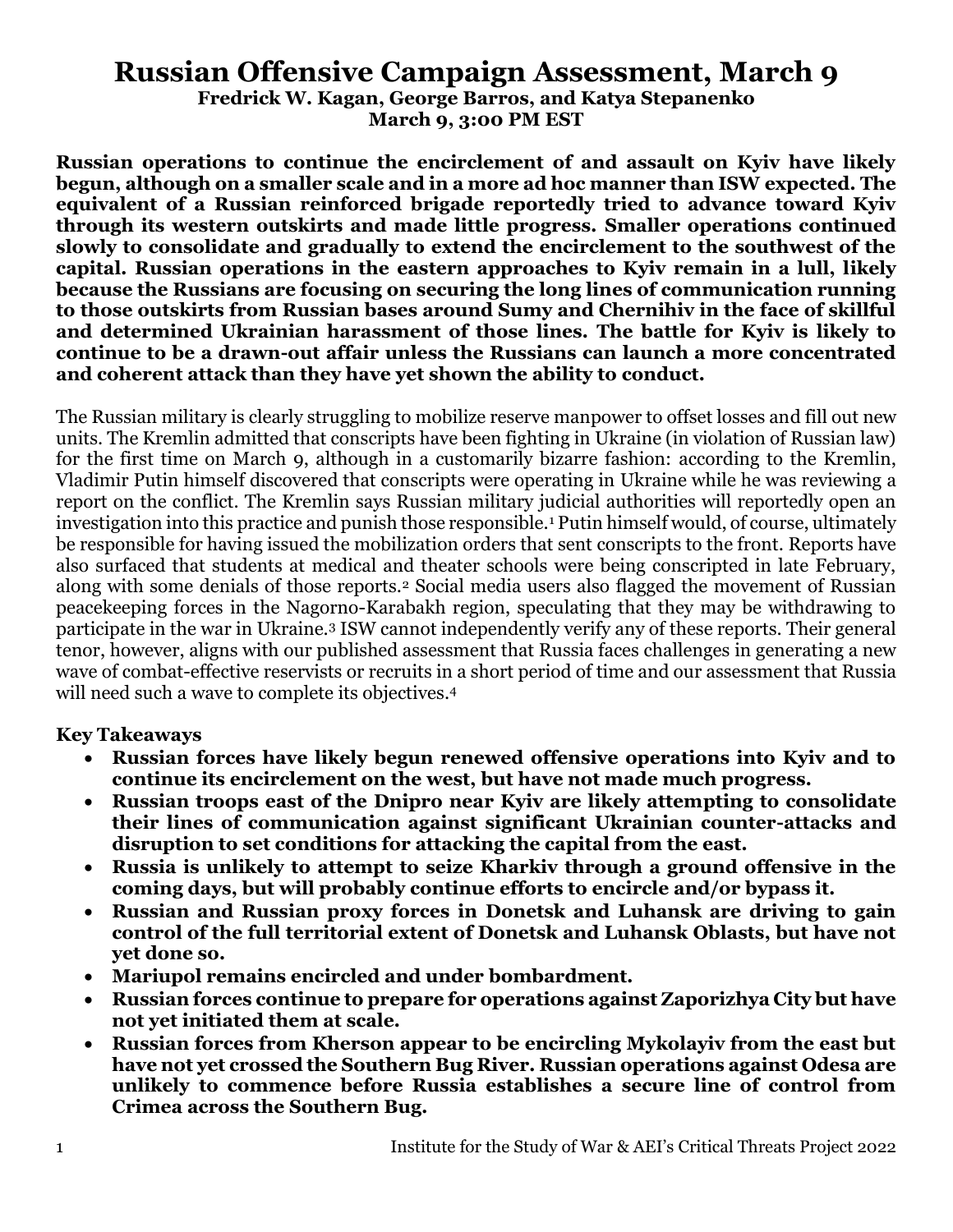# **Assessed Control of Terrain in Ukraine** and Main Russian Maneuver Axes as of March 9, 2022, 3:00 PM EST

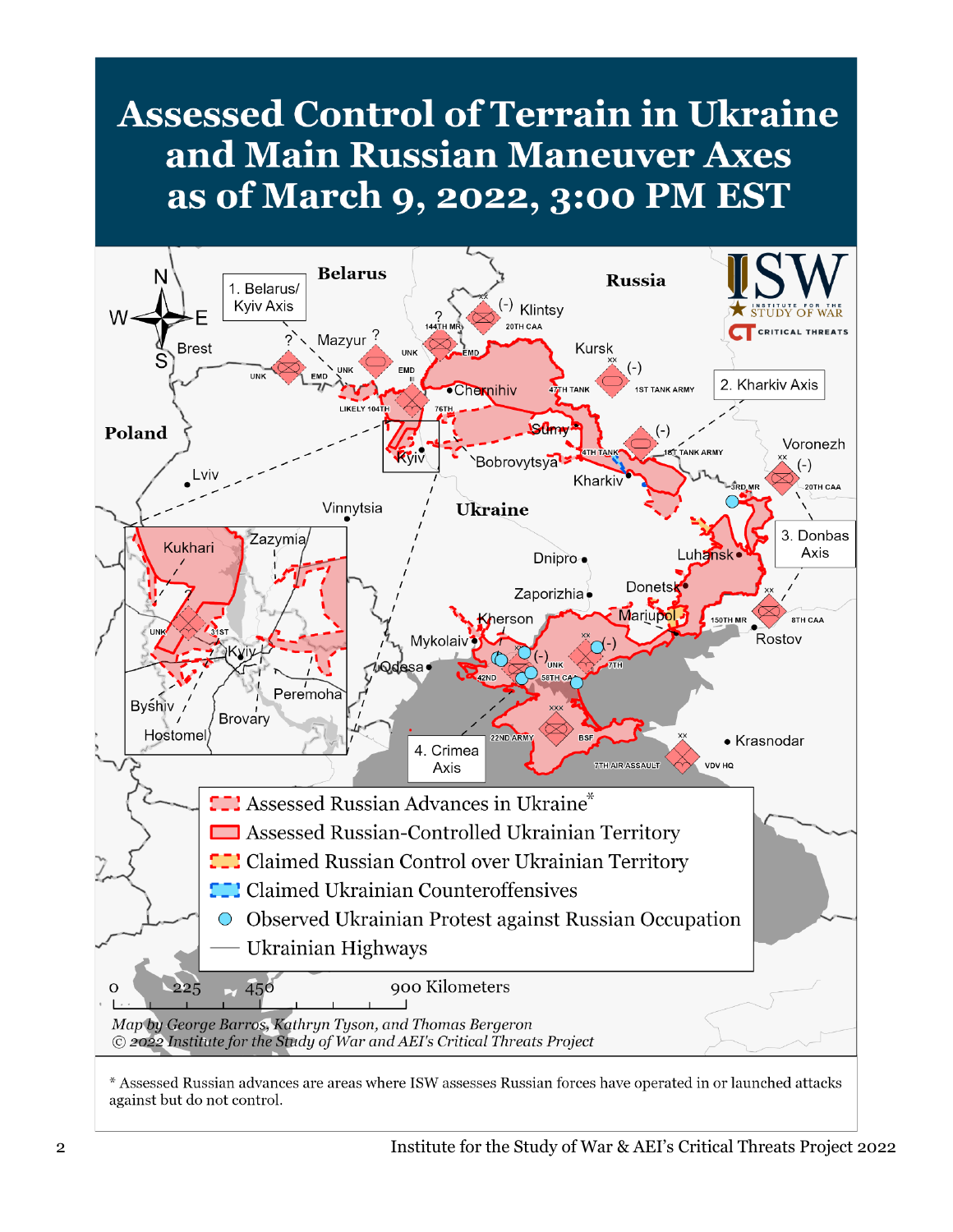#### **Russian forces are engaged in four primary efforts at this time:**

- Main effort—Kyiv (comprised of three subordinate supporting efforts);
- Supporting effort 1—Kharkiv;
	- o Supporting effort 1a—Luhansk Oblast;
- Supporting effort 2—Mariupol; and
- Supporting effort 3—Kherson and advances westward.

**Main effort—Kyiv axis: Russian operations on the Kyiv axis are aimed at encircling the city from the northwest, west, east.** 

**Russian forces have likely begun renewed offensive operations that ISW has been forecasting, but at a lower level of intensity and a smaller scale than we had anticipated. Individual Russian attacks at roughly regiment size reported on March 8 and March 9 may represent the scale of offensive operations Russian forces can likely conduct on this axis at any one time. The possibility of a larger and more coherent general attack either to encircle Kyiv or to assault it in the coming days remains possible, but the continued commitment of groups of two to five battalion tactical groups (BTGs) at a time makes such a large-scale general attack less likely.**

#### **Subordinate main effort along the west bank of the Dnipro**

The Ukrainian General Staff reported on March 8 that up to five Russian BTGs attacked from near Babintsi toward Bucha, roughly 25 kilometers northwest of Kyiv, but were repulsed.<sup>5</sup> This area has been the site of frequent fighting for many days, and the former mayor or Irpin said on March 8 that the Russians controlled much of it. The Ukrainian General Staff report, if accurate, would be noteworthy because a Russian force the size of a reinforced regiment or brigade, presumably reconstituted and prepared after the operational pause and resupply efforts of the past several days, should have been able to make more progress. If the Ukrainian military is neither overstating the size of the Russian attacking force nor understating its success, then this incident would support the Ukrainian General Staff's overarching assessment that Russian forces, especially around Kyiv, have lost much of their effective combat power and possibly will to fight.<sup>6</sup> ISW cannot independently verify the Ukrainian General Staff report at this time.

The Ukrainian General Staff also reported on March 8 that a total of four BTGs (two each from the 5th Separate Tank Brigade and the 37th Separate Motorized Rifle Brigade) advanced to Yasnohorodka, roughly 37 kilometers southwest of the center of Kyiv.<sup>7</sup> Yasnohorodka is between two areas to which ISW had already assessed Russian forces had advanced, although it is along a spoke road leading from Byshiv, which the Russians have likely already occupied, to Kyiv. This attack is likely part of an effort to consolidate Russian control of the southwestern approaches to Kyiv and set conditions for the concentration of Russian forces closer to the city from this direction.

The Ukrainian General Staff also noted that Russian forces appear to be readying to renew offensive operations toward Fastiv, a key road junction southwest of Kyiv and roughly 22 kilometers south of the forward-most Russian advance on this axis at Byshiv.<sup>8</sup> ISW has observed no indications that the Russians have initiated new operations toward Fastiv in the past 24 hours.

ISW has received no reports of renewed Russian offensive operations in the area of Ivankiv, and the Ukrainian General Staff explicitly reported on March 8 that the Russians had not conducted operations near Dymer.9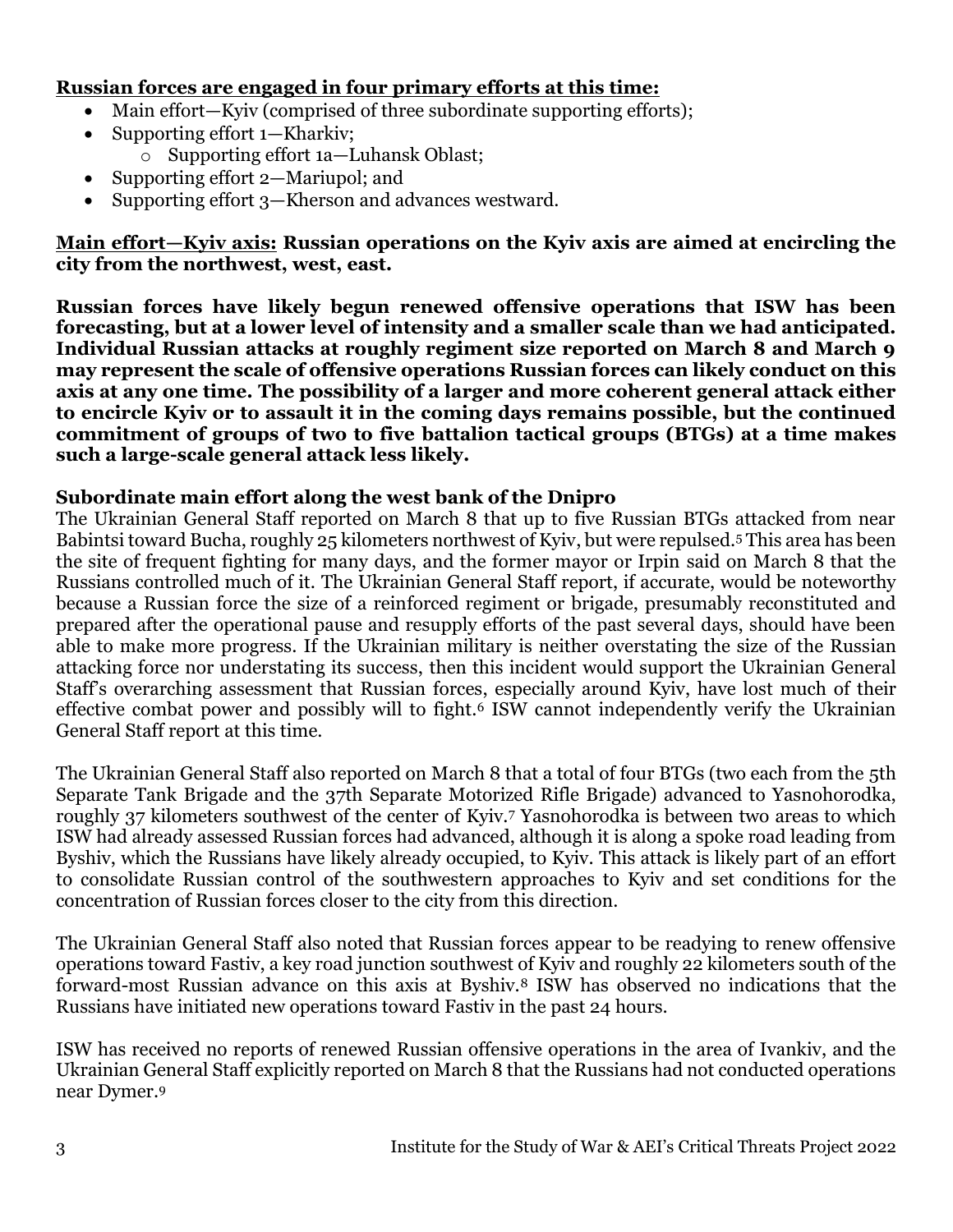# **Subordinate supporting effort — Chernihiv axis**

Russian forces have continued efforts to take Chernihiv town as well as to bypass it to the southeast and east. The Ukrainian General Staff reported on March 9 that elements of the 2nd Combined Arms Army, 41st Combined Arms Army, and 90th Tank Division are attempting to renew the offensive toward Chernihiv and Kyiv from the north, likely committing an additional reserve BTG of the 55th Motorized Rifle Brigade of the 41st CAA to this effort.<sup>10</sup> Ukrainian forces reported on March 9 that they continue to hold Chernihiv.<sup>11</sup>

#### **Subordinate supporting effort — Sumy axis**

Russian forces have continued efforts to consolidate control of their lines of communication to eastern Kyiv along the Sumy axis in the past 24 hours, as Ukrainian forces continue to contest them. Russian forces from the Chernihiv concentration may be operating on the east bank of the Desna south of Chernihiv in support of this effort. The Ukrainian General Staff reported on March 8 that Russian troops were moving pontoon bridging equipment in the vicinity of Kozelets, roughly 65 kilometers northeast of Kyiv.<sup>12</sup> The area around Kozelets is very wet, with several small rivers that likely necessitate the pontoon bridges, although it is possible that the Russians intend to use them to cross the Desna itself.

The Ukrainian General Staff reported fighting all along the Russian line of communication from near Sumy to Nizhyn and even further north toward Hlukhiv, which is nearly at the Russian border.<sup>13</sup> This continued fighting likely indicates that the Russians are struggling to consolidate control over this lengthy line of communication and that Ukrainian forces are actively contesting it. That phenomenon may partially explain the relative paucity of Russian activity reported in Kyiv's eastern outskirts in the past 24 hours.

### **Supporting Effort #1—Kharkiv:**

Russian forces continued to bombard Kharkiv but have not renewed attempts to take the city through ground assault on a large scale.<sup>14</sup> The Russians have likely diverted considerable combat power from Kharkiv to focus on capturing Sumy. The Ukrainian General Staff reported on March 9 that the Russians were concentrating aircraft to support possible airborne operations as part of larger preparations to attack Sumy.<sup>15</sup> Social media reports confirm that there has been considerable combat around Sumy.<sup>16</sup>

Russian forces, likely from the Kharkiv axis, also continued operations to the southeast. The Ukrainian General Staff reports that the Russians have continued efforts to seize Izyum, roughly 110 kilometers southeast of Kharkiv, and to cross the Northern Donets and Bereka Rivers.<sup>17</sup> Social media reports from March 9 confirmed Russian shelling at Balakliia, about halfway between Kharkiv and Izyum.<sup>18</sup>

#### **Supporting Effort #1a—Luhansk Oblast:**

The Luhansk People's Republic (LNR) claimed on March 8 that it now controls most of Luhansk Oblast.<sup>19</sup> The Russian Ministry of Defense claimed more modest gains for the LNR on March 9.<sup>20</sup> ISW has no independent confirmation of these claims.

#### **Supporting Effort #2—Mariupol:**

Russian forces continue to encircle and bombard Mariupol, resulting in the widely-reported destruction of a maternity hospital in the city. The military situation around Mariupol has not materially changed in the past 24 hours.

#### **Supporting Effort #3—Kherson and west:**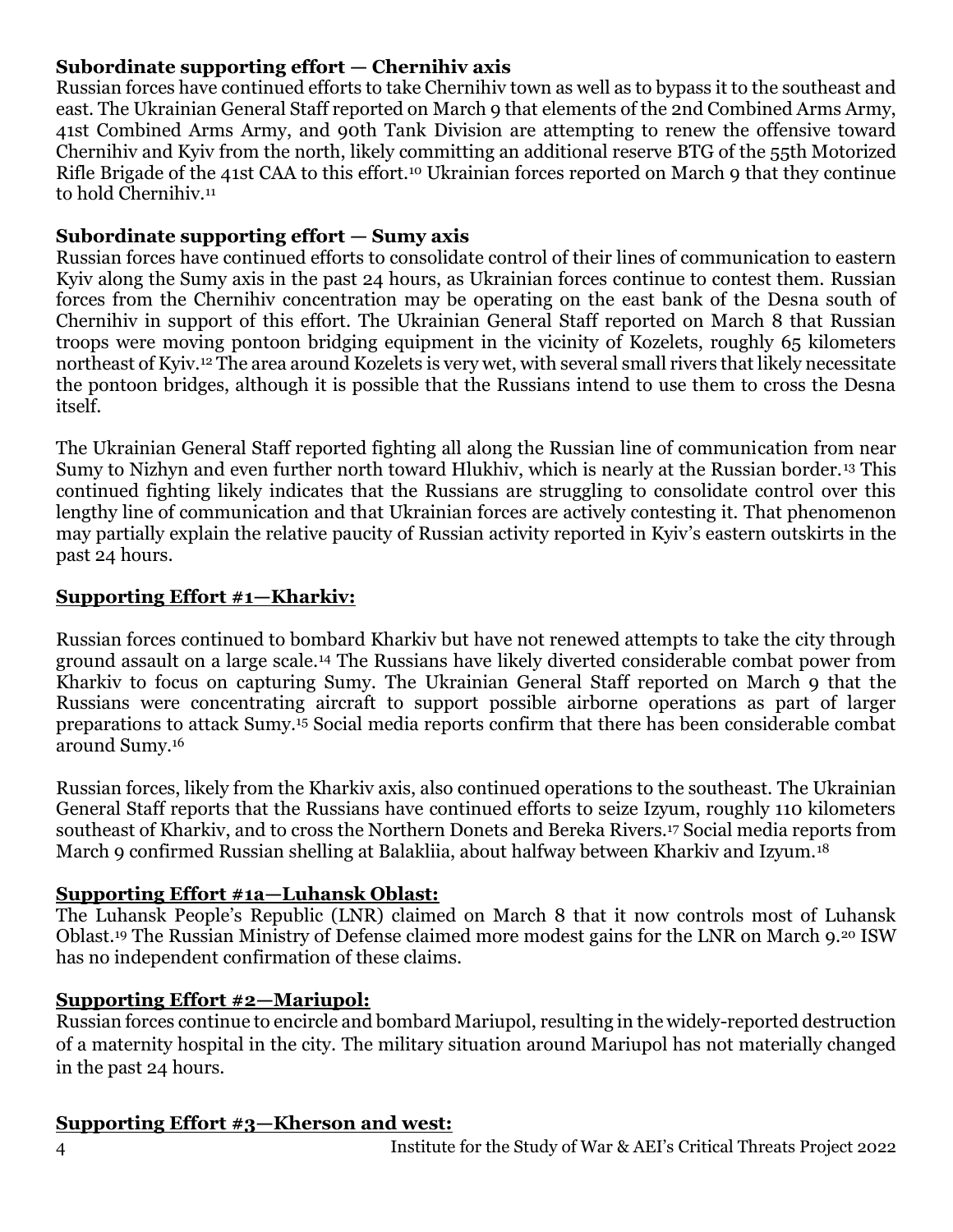The Ukrainian General Staff assessed as of March 9 that as many as 17 Russian BTGs belonging to the 49th Combined Arms Army, 22nd Army Corps, 20th Motorized Rifle Division of the 8th Combined Arms Army, and airborne troops are assembled north of Crimea from Kherson to Rozivka, roughly 47 kilometers northwest of Mariupol.<sup>21</sup> The General Staff had previously suggested that this grouping of forces was preparing for an offensive in the direction of Zaporizhya, but it seems likely that only a portion of these Russian troops will participate in that advance.<sup>22</sup> Russian forces around Kherson appear concentrated on the drive toward Mykolayiv and ultimately west toward Odesa, although they could attempt to drive northeast toward Zaporizhya instead of Odesa. Initial limited Russian advances along the road from Mykolayiv toward Novyi Buh were small in scale and not very successful.<sup>23</sup>

Social media reports show considerable Russian force, possibly arriving reinforcements, in and around Kherson on March 9. <sup>24</sup> A Ukrainian General Staff report from March 9 that Russian servicemen dressed in civilian clothes are moving from Kherson toward Mykolayiv may indicate that those reinforcements are intended to take or bypass Mykolayiv.<sup>25</sup> Social media reports also show Russian forces bypassing Mykolayiv, possibly to encircle it at least on the east bank of the Dnipro.<sup>26</sup>

The Ukrainian General Staff continued on March 9 to warn that Russia might attempt to activate its forces illegally present in the Moldovan territory of Transnistria, although it noted that the morale and combat capability of those forces is likely very low.<sup>27</sup>

# **Immediate items to watch**

- Russian forces may launch an attempt to encircle Kyiv from east and west and/or to seize the city center itself within the next 24-96 hours;
- Russian troops may drive on Zaporizhya city itself within the next 48-72 hours, likely attempting to block it from the east and set conditions for subsequent operations after Russian forces besieging Mariupol take that city;
- Russian forces may attempt amphibious landings anywhere along the Black Sea Coast from Odesa to the mouth of the Southern Bug in the next 24-48 hours.

media/article/2022/03/02/draft; https://fedpress dot ru/news/78/society/2948033; [https://ekb.sm](https://ekb.sm/) dot news/studentov-ekaterinburgskogo-teatralnogo-instituta-prizyvayut-projti-sluzhbu-v-fsb-karelii-71358 u3t5/?utm\_source=yxnews&utm\_medium=desktop

<sup>3</sup> [https://t](https://t/) dot me/caliber\_az\_official/5813

<sup>4</sup> https://www.understandingwar.org/backgrounder/explainer-russian-conscription-reserve-and-mobilization <sup>5</sup> https://www.facebook.com/GeneralStaff.ua/posts/268038475509238

<sup>6</sup> [https://www.facebook.com/GeneralStaff.ua/posts/26842048213770,](https://www.facebook.com/GeneralStaff.ua/posts/26842048213770)

<sup>7</sup> https://www.facebook.com/GeneralStaff.ua/posts/268038475509238

<sup>1</sup> [https://tass](https://tass/) dot ru/politika/14013917

<sup>2</sup> https://spb.tsargrad dot tv/news/v-vuzah-peterburga-oprovergli-dobrovolno-prinuditelnyj-prizyv-studentovmedikov\_501180; https://newdaynews dot ru/ekaterinburg/751411.html; https://zona dot

https://www.facebook.com/GeneralStaff.ua/posts/268272335485852

<sup>8</sup> https://www.facebook.com/GeneralStaff.ua/posts/268420482137704

<sup>9</sup> https://www.facebook.com/GeneralStaff.ua/posts/268038475509238

<sup>10</sup> [https://www.facebook.com/GeneralStaff.ua/posts/268420482137704,](https://www.facebook.com/GeneralStaff.ua/posts/268420482137704) https://www.facebook.com/GeneralStaff.ua/posts/268038475509238

<sup>11</sup> https://www.facebook.com/GeneralStaff.ua/posts/268272335485852

<sup>12</sup> https://www.facebook.com/GeneralStaff.ua/posts/268038475509238

<sup>13</sup> [https://www.facebook.com/GeneralStaff.ua/posts/268272335485852,](https://www.facebook.com/GeneralStaff.ua/posts/268272335485852)

https://www.facebook.com/GeneralStaff.ua/posts/268038475509238

<sup>14</sup> [https://www.facebook.com/GeneralStaff.ua/posts/268038475509238,](https://www.facebook.com/GeneralStaff.ua/posts/268038475509238)

https://www.facebook.com/GeneralStaff.ua/posts/268038475509238